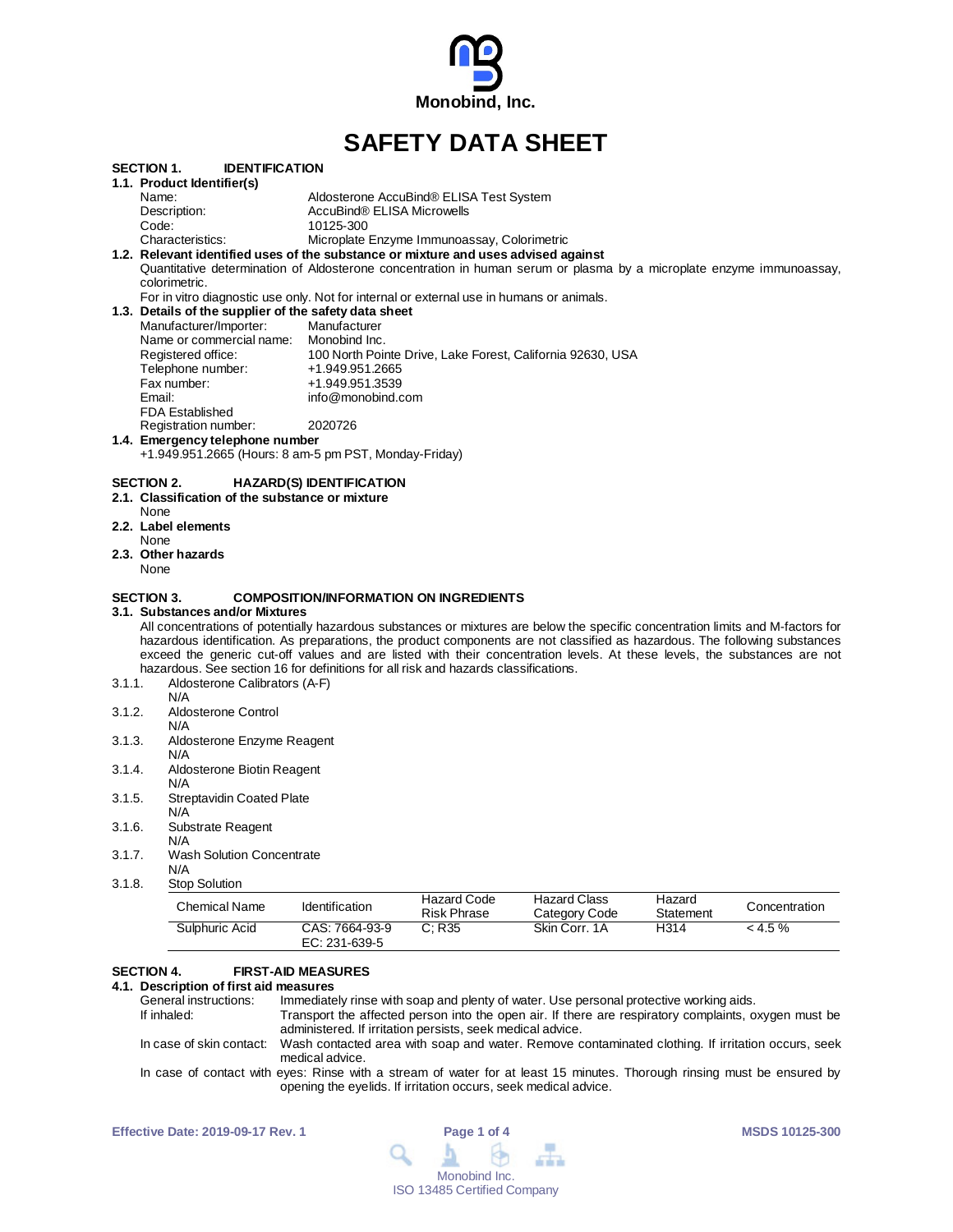If ingested: Do NOT induce vomiting. If conscious, rinse the mouth and administer a large amount of water to dilute the substance. In the case of unconsciousness, never administer anything orally. If irritation occurs, seek medical advice.

# **4.2. Most important symptoms and effects, both acute and delayed**

#### No data available

**4.3. Indication of any immediate medical attention and special treatment needed** No data available

# **SECTION 5. FIRE-FIGHTING MEASURES**

# **5.1. Extinguishing media**

- Carbon dioxide, dry powder, foam, water
- **5.2. Special hazards arising from the substance or mixture**

#### None **5.3. Advice for firefighters**

Wear appropriate personal protective equipment and clothing. Wear self-contained breathing apparatus, if necessary.

#### **SECTION 6. ACCIDENTAL RELEASE MEASURES**

**6.1. Personal precautions, protective equipment and emergency procedures**

# Avoid contact with skin and eyes. Wear suitable personal protective clothing.

# **6.2. Environmental precautions**

Avoid penetration into sewerage systems, surface and ground water. Avoid soil pollution.

# **6.3. Methods and material for containment and cleaning up**

Cover with suitable absorbing material. After removing the substance, rinse the spot of spilling thoroughly with water and soap. Dispose of waste according to all federal, state, and local regulations.

# **6.4. Reference to other sections**

See Section 8 for personal protective equipment. See Section 13 for appropriate disposal methods.

# **SECTION 7. HANDLING AND STORAGE**

#### **7.1. Precautions for safe handling**

Avoid spills. Avoid contact with skin, eyes and clothing. Use suitable protective means to work with the substance. Use in a well-ventilated area. Follow good manufacturing practices when using product. Do not drink, smoke, or eat in work areas.

# **7.2. Conditions for safe storage, including any incompatibilities**

# 7.2.1. Kit and unopened components:

- Store at temperatures between  $+ 2$  and  $+ 8$  °C in a dry and dark place until expiration date.
- 7.2.1. Opened components:

Opened reagents are stable for sixty (60) days when stored at 2-8 °C.

7.2.2. For prepared reagents (see product insert):

#### Diluted wash buffer should be stored at room temperature (2-30 °C) for up to 60 days.

# **7.3. Specific end uses**

Product procedure should be performed by a skilled individual or trained professional for in vitro diagnostic use only.

# **SECTION 8. EXPOSURE CONTROL/PERSONAL PROTECTION**

# **8.1. Control parameters**

No substances with occupational exposure limits.

- **8.2. Exposure controls** 8.2.1. Eye/face protection: Safety glasses or goggles with side shields recommended<br>8.2.2. Skin protection: Compatible protective gloves recommended. Wash han Compatible protective gloves recommended. Wash hands after properly removing and disposing of gloves. Other skin protection: Laboratory coats are recommended.<br>
Respiratory protection: No respiratory protection is require 8.2.3. Respiratory protection: No respiratory protection is required. Use product in rooms enabling good ventilation. If local exhaustion is necessary, general (forced) exhaustion is recommended.
- 8.2.4. Thermal hazards: None

# **SECTION 9. PHYSICAL AND CHEMICAL PROPERTIES**

# **9.1. Information on basic physical and chemical properties**

9.1.1. Appearance:

Physical state (at 20 °C) Liquid: Enzyme Reagent, Biotin Reagent, Wash Solution Concentrate, Substrate Solution, Stop Solution<br>Solid: Calibrators Controls Microtiter strips Calibrators, Controls, Microtiter strips Colour<br>Straw: Straw: Calibrators, Controls<br>
Red: Enzyme Reagent Enzyme Reagent Green: Biotin Reagent<br>Clear: Stop, Substrate Stop, Substrate, Wash<br>None 9.1.2. Odour: None<br>9.1.3. Odour threshold: Unknown 9.1.3. Odour threshold:<br>9.1.4. pH value: Stop solution:  $<$  3 Calibrators/Controls: 7.4 ± 0.2 Enzyme:  $7.3 \pm 0.2$ Biotin:  $7.3 + 0.2$ 

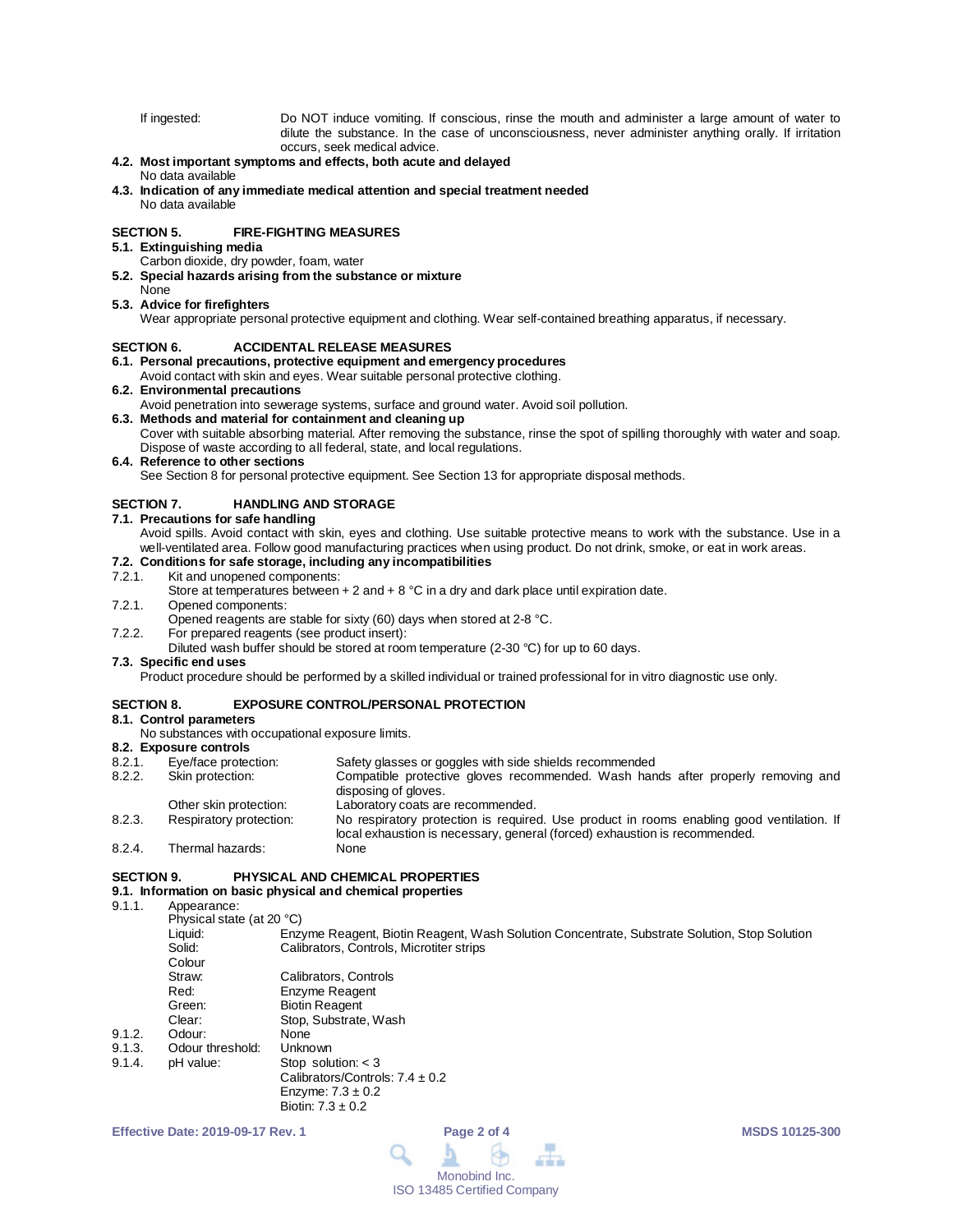#### Microtiter strips:  $7.5 \pm 0.2$ Wash Solution Concentrate:  $8.8 \pm 0.2$ Substrate Reagent: 3.2 ± 0.2

- 9.1.5. Melting point/freezing point: Not determined
- 9.1.6. Initial boiling point/ boiling range: Not determined<br>9.1.7. Flash point: Not applicable
- 9.1.7. Flash point: Not applicable<br>9.1.8. Evaporation rate: Not determine
- 9.1.8. Evaporation rate: Not determined<br>9.1.9. Flammability (solid. gas): Not flammable
- 9.1.9. Flammability (solid, gas):<br>9.1.10. Upper/lower flammability
- 9.1.10. Upper/lower flammability or explosive limits: Not applicable<br>9.1.11. Vapour pressure: Not determined
- 9.1.11. Vapour pressure: Not determined<br>9.1.12. Vapour density: Not determined
- 9.1.12. Vapour density: Not determined<br>9.1.13. Relative density: Not determined
- 9.1.13. Relative density:<br>9.1.14. Solubility:
- 9.1.14. Solubility: Water soluble<br>9.1.15. Partition coefficient: n-octanol/wate
- 9.1.15. Partition coefficient: n-octanol/water: Not determined<br>9.1.16. Auto-ignition temperature: Not applicable
- 9.1.16. Auto-ignition temperature:<br>9.1.17. Decomposition temperature
- 9.1.17. Decomposition temperature: Not determined<br>9.1.18. Viscosity: Not determined
- 9.1.18. Viscosity: Not determined<br>9.1.19. Explosive properties: None
- 
- 9.1.19. Explosive properties: None<br>9.1.20. Oxidising properties: Not determined Oxidising properties:
- **9.2. Other information**
- None

# **SECTION 10. STABILITY AND REACTIVITY**

**10.1.Reactivity**

No known reactivity hazards associated with product

**10.2.Chemical stability**

Stable under recommended storage conditions

**10.3.Possibility of hazardous reactions**

No hazardous polymerization

**10.4.Conditions to avoid**

Excessive heat and light

**10.5.Incompatible materials**

Acids

**10.6.Hazardous decomposition products** Not determined

# **SECTION 11. TOXICOLOGICAL INFORMATION:**

- **11.1.Information on toxicological effects**
- 11.1.1. Acute toxicity: Not determined<br>11.1.2. Skin corrosion/irritation: Not determined
- 11.1.2. Skin corrosion/irritation:<br>11.1.3. Serious eye damage/irrit
- Serious eye damage/irritation: Not determined<br>Respiratory or skin sensitisation: Not determined
- 11.1.4. Respiratory or skin sensitisation: Not d<br>11.1.5. Germ cell mutagenicity: Not determined Germ cell mutagenicity:
- 
- 11.1.6. Carcinogenicity: No component of this product present at levels ≥ 0.1% is identified as probable, possible or confirmed human carcinogen by NTP (National Toxicology Program), IARC (International Agency for Research on Cancer), or OSHA (Occupational Safety & Health Administration) 11.1.7. Reproductive toxicity: Not determined<br>11.1.8. STOT-single exposure: Not determined
- 
- 11.1.8. STOT-single exposure: Not determined<br>11.1.9. STOT-repeated exposure: Not determined STOT-repeated exposure: Not determined<br>Aspiration hazard: Not determined
- 11.1.10. Aspiration hazard:
- 11.1.11. Information on likely routes of exposure:
- If ingested: No known health effects<br>
If inhaled: No known health effects If inhaled: No known health effects<br>If contact with skin: No known health effects If contact with skin: No known health effects<br>If contact with eyes: No known health effects No known health effects
- 11.1.12. Symptoms related to the physical, chemical, and toxicological characteristics: None after short or long-term exposure

#### **SECTION 12. ECOLOGICAL INFORMATION**

# **12.1.Toxicity**

- Not determined. **12.2.Persistence and degradability** Not determined **12.3.Bioaccumulative potential** Not determined **12.4.Mobility in soil** Not determined **12.5.Results of PBT and vPvB assessment** Not determined **12.6.Other adverse affects**
- Not determined